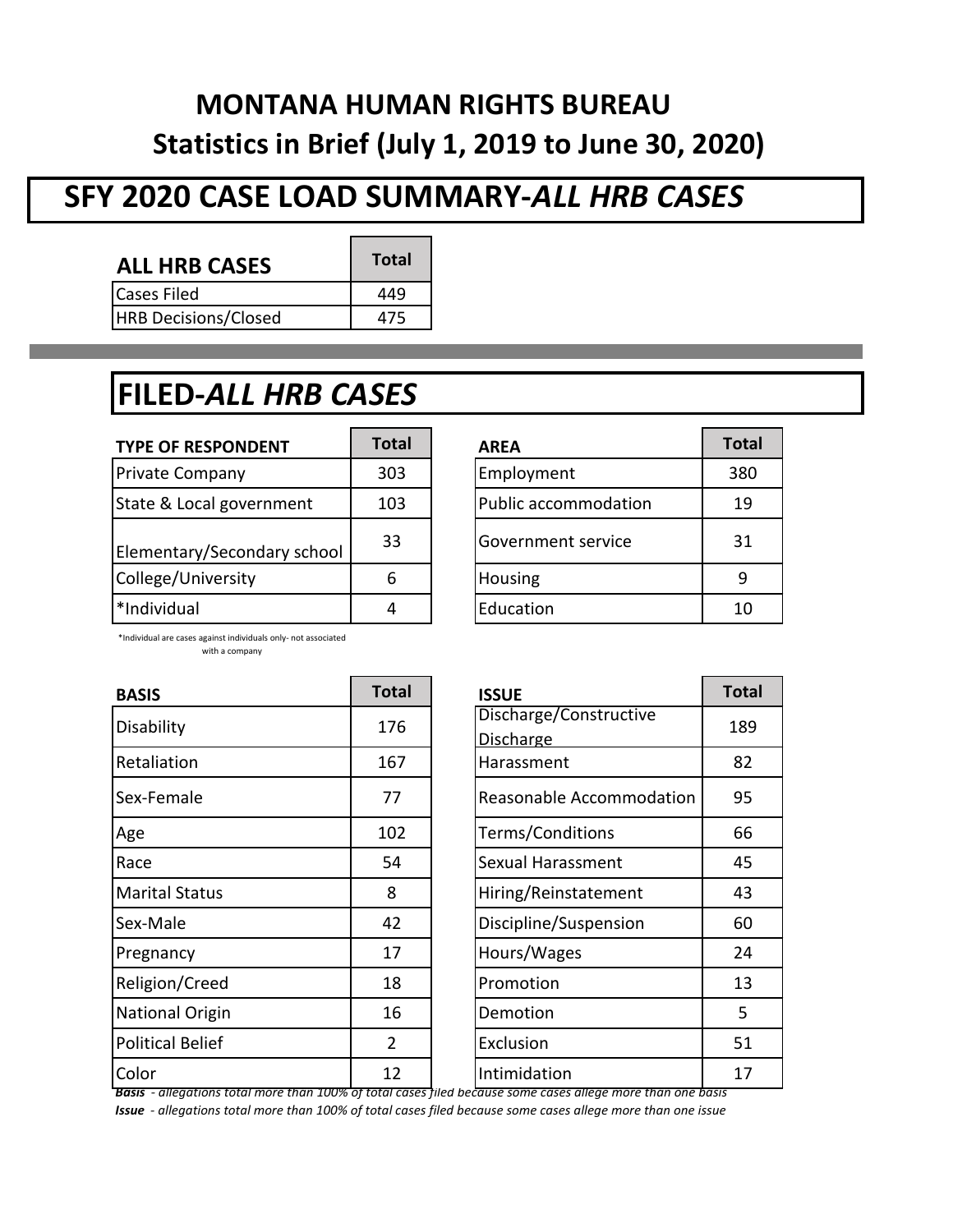# **CLOSED/FINDING -** *ALL HRB CASES*

| *TYPE OF DECISION/CLOSURE                 | <b>Total</b> | <b>**REASONABLE CAUSE</b>                 | <b>Total</b> |
|-------------------------------------------|--------------|-------------------------------------------|--------------|
| <b>INo Reasonable Cause</b>               | 281          | Cases Certified for Hearings              | 30           |
| Reasonable Cause                          | 48           | <b>Successful Conciliation</b>            | 39           |
| <b>Voluntary Resolution</b><br>Agreement  | 72           | <b>Hearings Discrimination</b><br>Finding | 8            |
| Withdrawal with benefits-HRB<br>lassisted | 8            | <b>Hearings Dismissal</b>                 | 29           |
| Withdrawal - no benefits                  | 65           | Still in Admin. Process                   | 30           |
| Administrative Closure                    |              |                                           |              |

| <b>**REASONABLE CAUSE</b>                 | <b>Total</b> |
|-------------------------------------------|--------------|
| <b>Cases Certified for Hearings</b>       | 30           |
| <b>Successful Conciliation</b>            | 39           |
| <b>Hearings Discrimination</b><br>Finding |              |
| <b>Hearings Dismissal</b>                 | 29           |
| Still in Admin. Process                   |              |

\***TYPE OF DECISION/CLOSURE -** No Reasonable Cause Finding, Reasonable Cause Finding, Voluntary

Resolution Agreement, Withdrawal with and without benefits, admin closure - all decided/closed within this SFY. \*\***REASONABLE CAUSE CLOSURE** - are statistics of case closures after the admin process has been completed from a "cause" finding investigation, in other words numbers will reflect previous cause findings that have closed within this SFY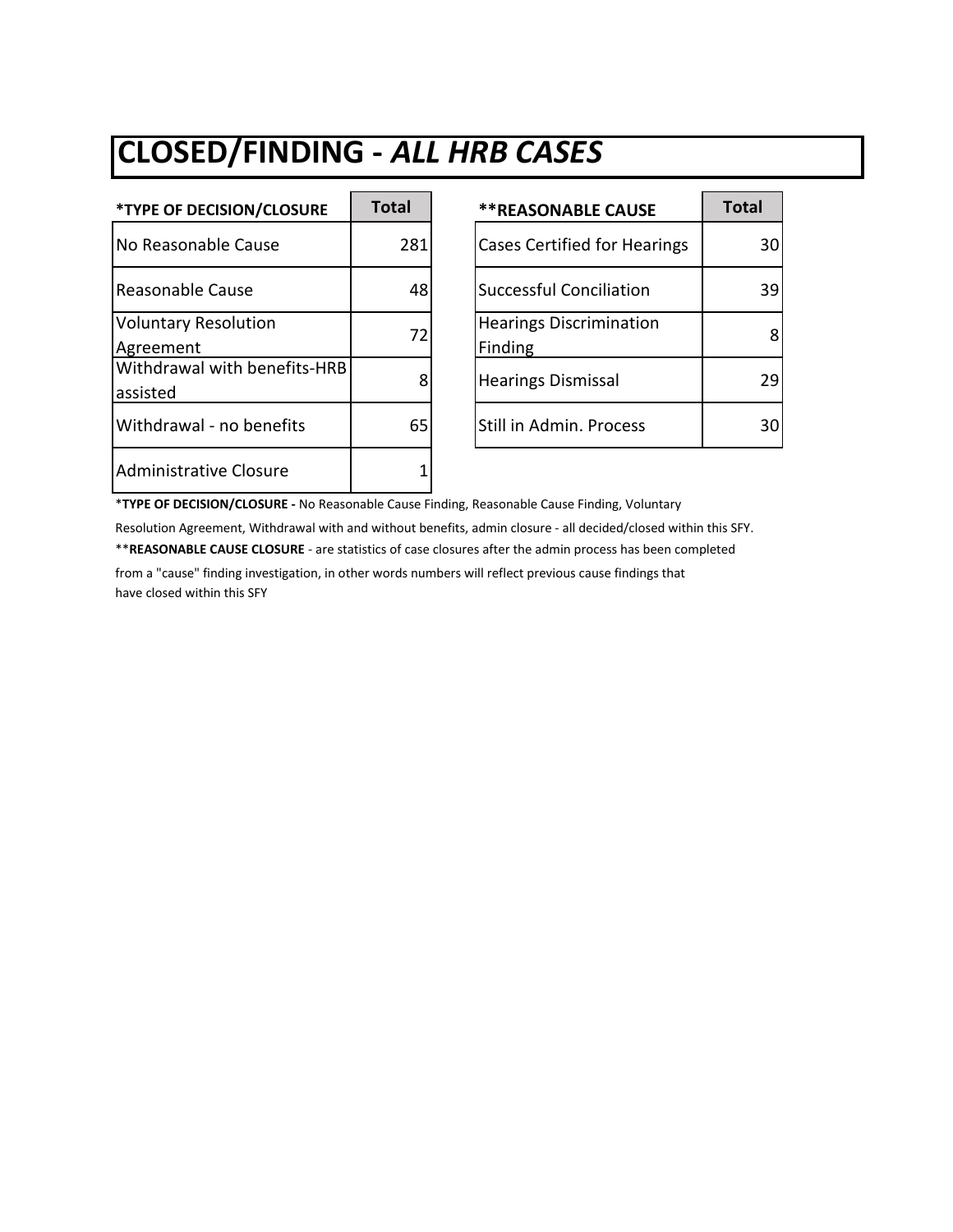### **MONTANA HUMAN RIGHTS BUREAU Statistics in Brief (July 1, 2019 to June 30, 2020)**

## **SFY 2020 CASE LOAD SUMMARY-***EMPLOYMENT ONLY*

 $\overline{\phantom{0}}$ 

| <b>EMPLOYMENT</b> | <b>Total</b> |
|-------------------|--------------|
| lCases Filed      | 380          |
| lCases Closed     |              |

#### **FILED-***EMPLOYMENT ONLY*

Ē

| <b>TYPE OF RESPONDENT</b>   | <b>Total</b> |
|-----------------------------|--------------|
| <b>Private Company</b>      | 279          |
| State & Local government    | 71           |
| Elementary/Secondary school | 24           |
| College/University          |              |
| Individual                  |              |

\*Individual are cases against individuals only- not associated with a company

| <b>BASIS</b>          | <b>Total</b> | <b>ISSUE</b>                               | <b>Total</b> |
|-----------------------|--------------|--------------------------------------------|--------------|
| Disability            | 145          | Discharge/Constructive<br><b>Discharge</b> | 189          |
| Retaliation           | 155          | Harassment                                 | 67           |
| Sex-Female            | 69           | Reasonable Accommodation                   | 76           |
| Age                   | 98           | Terms/Conditions                           | 60           |
| Race                  | 42           | Sexual Harassment                          | 44           |
| <b>Marital Status</b> | 7            | Hiring/Reinstatement                       | 43           |
| Sex-Male              | 34           | Discipline/Suspension                      | 60           |
| Pregnancy             | 17           | Hours/Wages                                | 24           |

| <b>ISSUE</b>                               | Total |
|--------------------------------------------|-------|
| Discharge/Constructive<br><b>Discharge</b> | 189   |
| <b>Harassment</b>                          | 67    |
| Reasonable Accommodation                   | 76    |
| Terms/Conditions                           | 60    |
| Sexual Harassment                          | 44    |
| Hiring/Reinstatement                       | 43    |
| Discipline/Suspension                      | 60    |
| Hours/Wages                                | 24    |